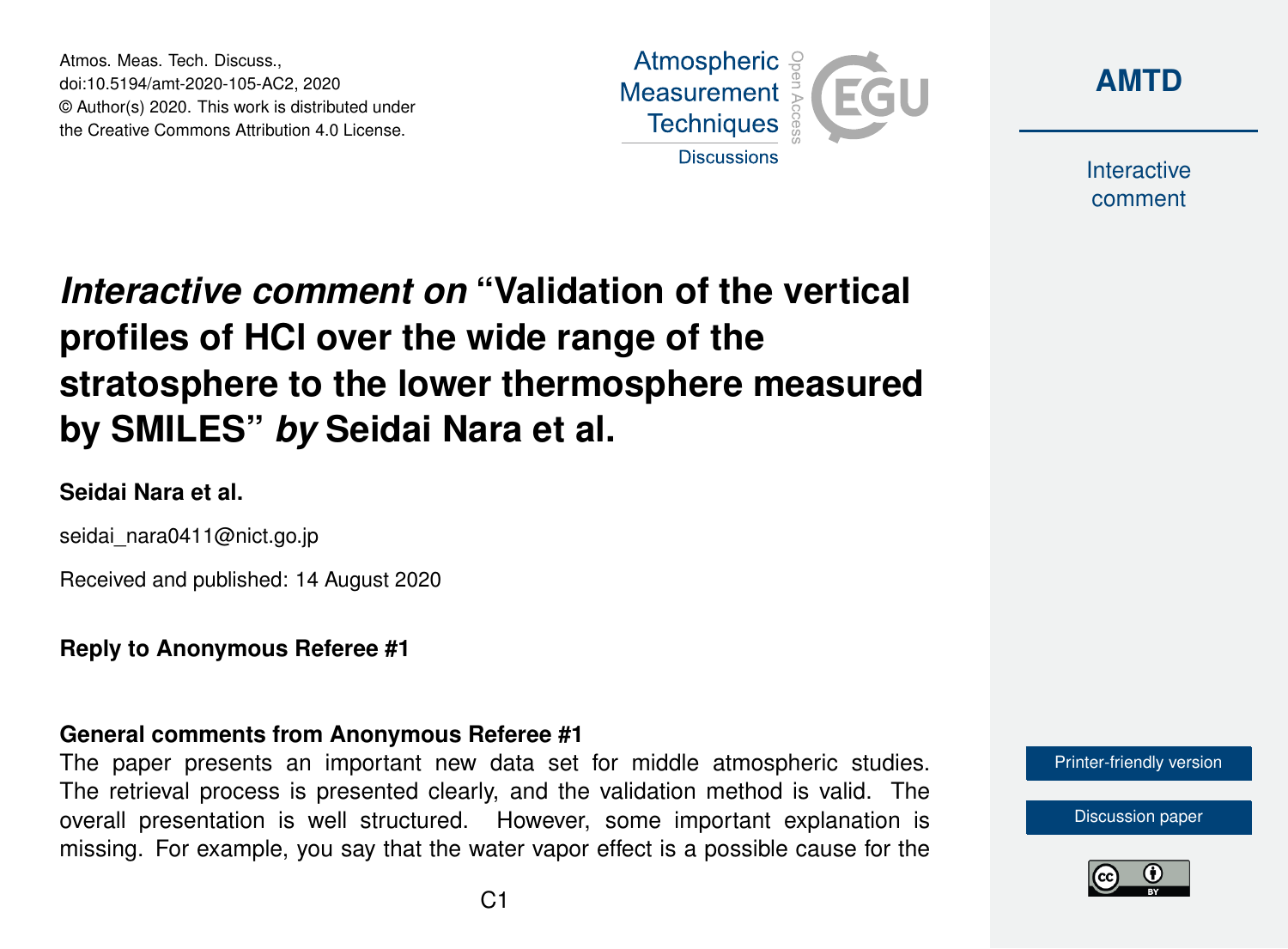observed latitudinal differences, but you do not explain anything about this effect, or you describe the HCl vertical and geographical distribution, without discussing the chemical and dynamical mechanisms controlling it. Last but not least, you conclude that the temperature data used to retrieve HCl is responsible for up to 30 to 40% of the observed differences between SMILES and the other instruments, but you do not give any information about the source and quality of these data sets. Please see my specific comments below for more detailed questions and suggestions. Moreover, the language should be improved. See my suggestions for the technical corrections below.

#### **Author's response**

Dear Anonymous Referee #1

Thank you very much for your cooperation to improve our manuscript. We answered all your comments improved our manuscript as follows.

Major improvements are:

· the description of water vapor effect: We removed the description of the water vapor effect because it was not verified enough. Please see the Author's response (1-12).

· the details of HCl distribution: We added a note on the chemical and physical mechanism that produces the HCl vertical and geographical distribution. Please see the Author's response (1-7).

· the details of the a priori temperature profiles: We added a note that the details of the a priori temperature profile used in SMILES, MLS, and ACE-FTS retrieval. Please see the Author's response (1-18).

Also, the English language corrections you pointed out were revised throughout the text. Please find the supplement pdf file of our answer to your comments and the revisions according to your suggestions.

We hope that our manuscript is suitable for the publication in AMT.

Interactive comment

[Printer-friendly version](https://amt.copernicus.org/preprints/amt-2020-105/amt-2020-105-AC2-print.pdf)

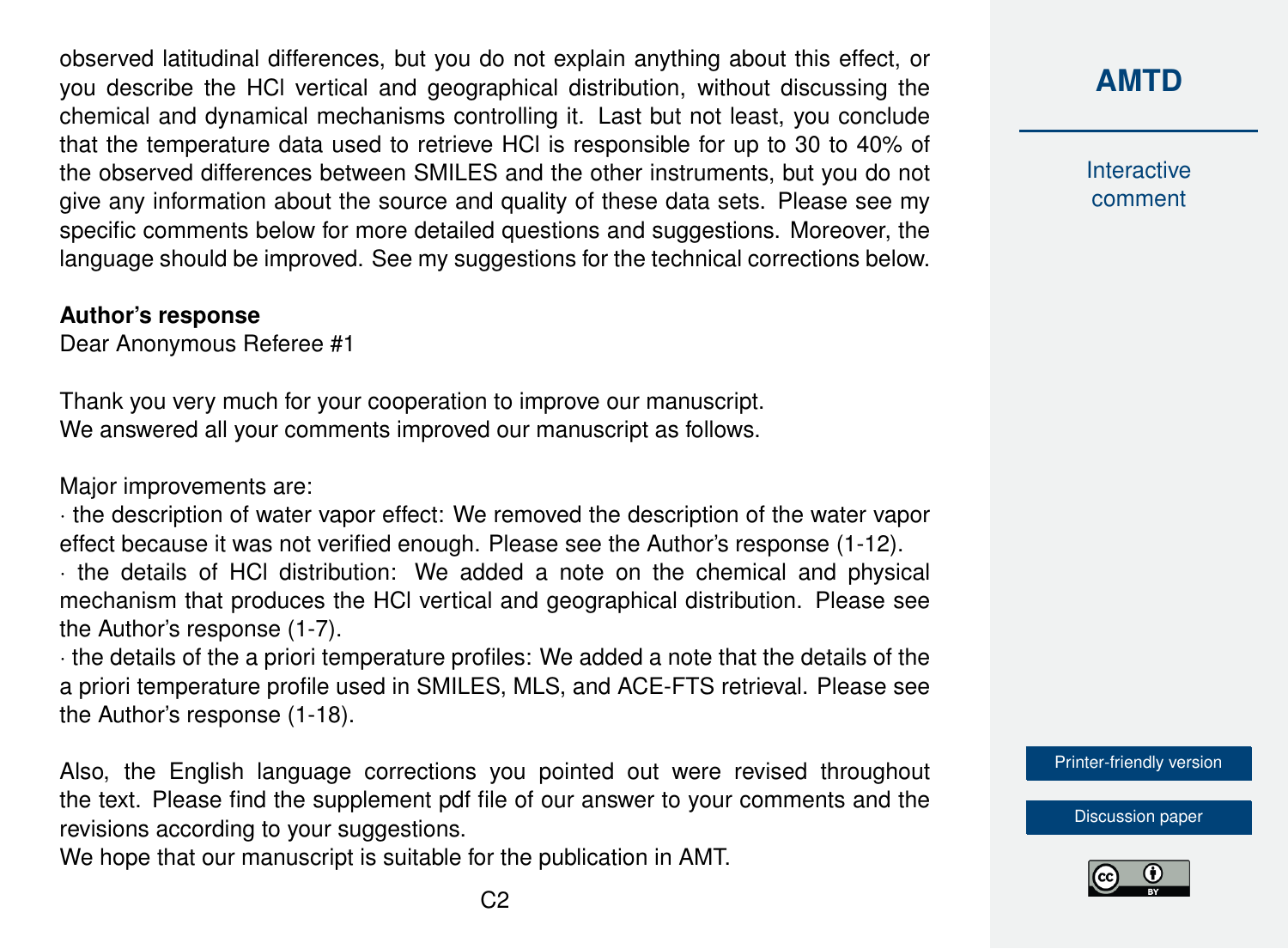Sincerely.

```
Seidai Nara^{1,2}, Yasuko Kasai^{1,2}
```
<sup>1</sup>National Institute of Information and Communications Technology <sup>2</sup>University of Tsukuba

# **[AMTD](https://amt.copernicus.org/preprints/)**

Interactive comment

[Printer-friendly version](https://amt.copernicus.org/preprints/amt-2020-105/amt-2020-105-AC2-print.pdf)